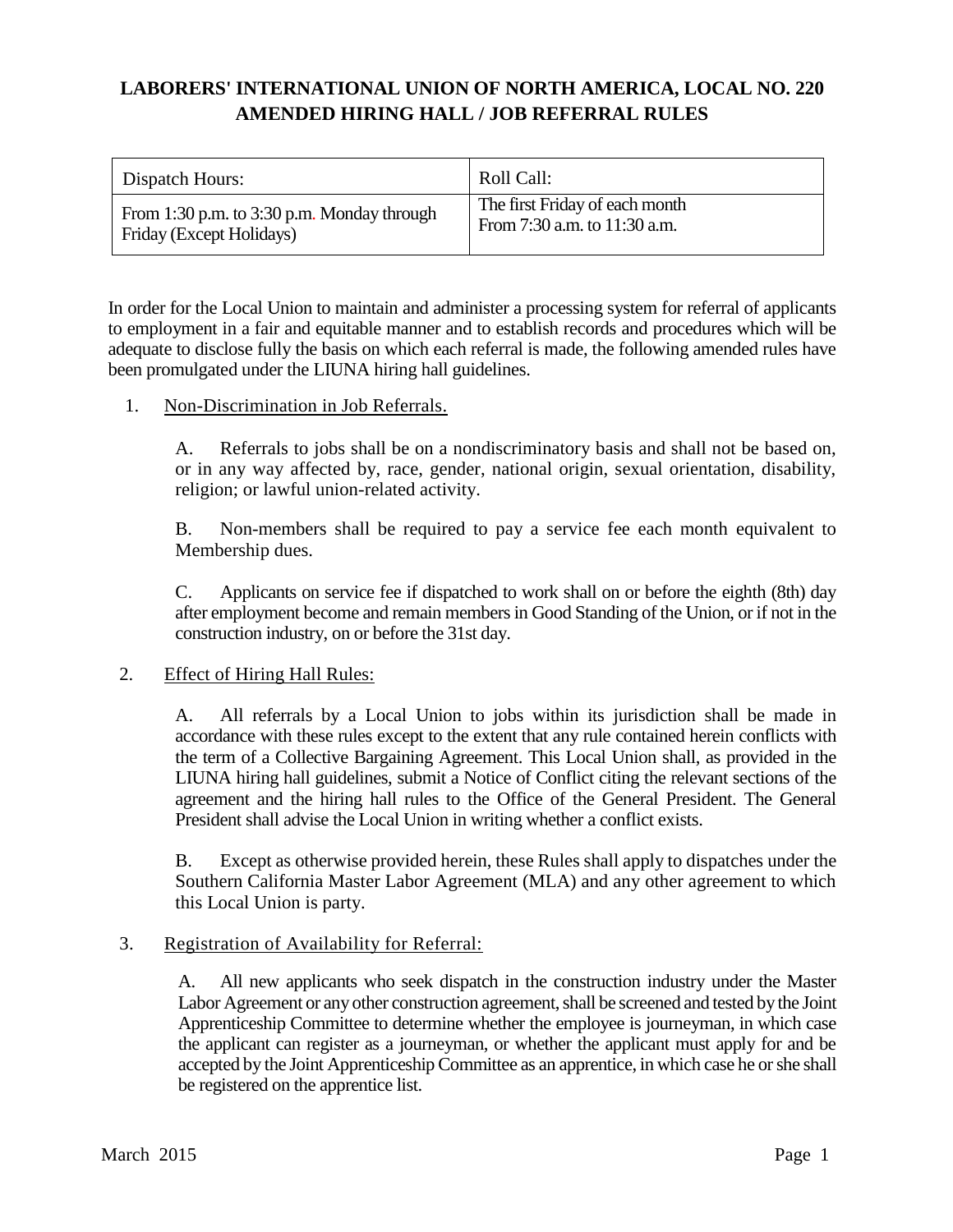B. An applicant seeking referral to a job must file with the Local Union a signed and dated registration form ("skills card") providing name, telephone number to be contacted for referrals and social security number, and stating any skills the applicant possesses and the jobs the applicant is able to perform, including any relevant licenses or certifications. Applicants registered on the Construction Laborers list shall be deemed to have the skills of a general laborer; all other skills must be stated on the registration form. Blank referral forms will be available at the Local Union. The Local Union will compile out-of-work lists, consisting of the applicants who have registered their availability for referral. The Local Union shall assume that the information on the last completed registration form is complete and accurate and that any certifications or licenses referenced therein expired or will expire on the date set forth on the completed form. Accordingly, it shall be the responsibility of each registrant to ensure that the Local Union has the complete and accurate information by updating his or her last registration form as necessary, including, but not limited to, providing current contact information and a current list of certifications, training and licenses. All such updates must be in writing on a form prescribed by the Local Union and signed and dated by the applicant. The Local Union may confirm any skills, prior employment, licenses, or certifications listed by an applicant. The Local Union may challenge an applicant's representations concerning his prior employment, licenses, or certifications. If the Local Union makes such a challenge, it must promptly notify the applicant in writing, who shall have ten business days from the receipt of this notice in which to respond and to submit any relevant information. Any applicant who remains aggrieved by a final decision of the Local Union may file a protest with Joint Referral Committee provided in Section 10, below. Any applicant who remains aggrieved by a final decision of the Local Union may file a protest with the General President who shall finally resolve all such disputes in accordance with procedures that he shall establish.

C. The Local Union may maintain separate out of work lists for types of work covered by collective bargaining agreements other than the Master Labor Agreement, including but not limited to Cement Finishers, Landscape Laborers, Diablo Canyon, and non-construction work. Applicants are entitled to register on any list for which they are qualified to perform the work. Applicants are only entitled to register on one geographical list at a time. (Kern, Santa Barbara, or San Luis Obispo)

D. Apprentices shall be placed on a separate out-of-work list for referral to contractor's signatory to the appropriate Master Labor Agreement or other construction agreements, in the order of their date and time of registration. Separate lists shall be maintained for different types of apprentices, such as Construction Laborers, Cement Finishers, and Landscape Irrigation Fitters.

E. Only applicants who are not currently employed at the trade and who are available for employment may register their availability for referral. A person who is on disability and not cleared medically to work, including but not limited to any member on reduced disability dues, may not register on the list. Applicants may register on the out-of-work list only at one Local Union hiring hall facility, either at the Bakersfield or Nipomo facility. All referrals within Kern County will come from the Bakersfield hiring hall facility and all referrals within Santa Barbara and San Luis Obispo Counties will come from the Nipomo hiring hall facility. A referral may come from either hiring hall facility if the appropriate out-of work list has been exhausted or if the contractor requests a special skill.

F. Applicants shall be removed from the out-of-work list upon receiving a job referral, subject to the provisions at Section 8(a) on short-term referrals. An applicant who is laid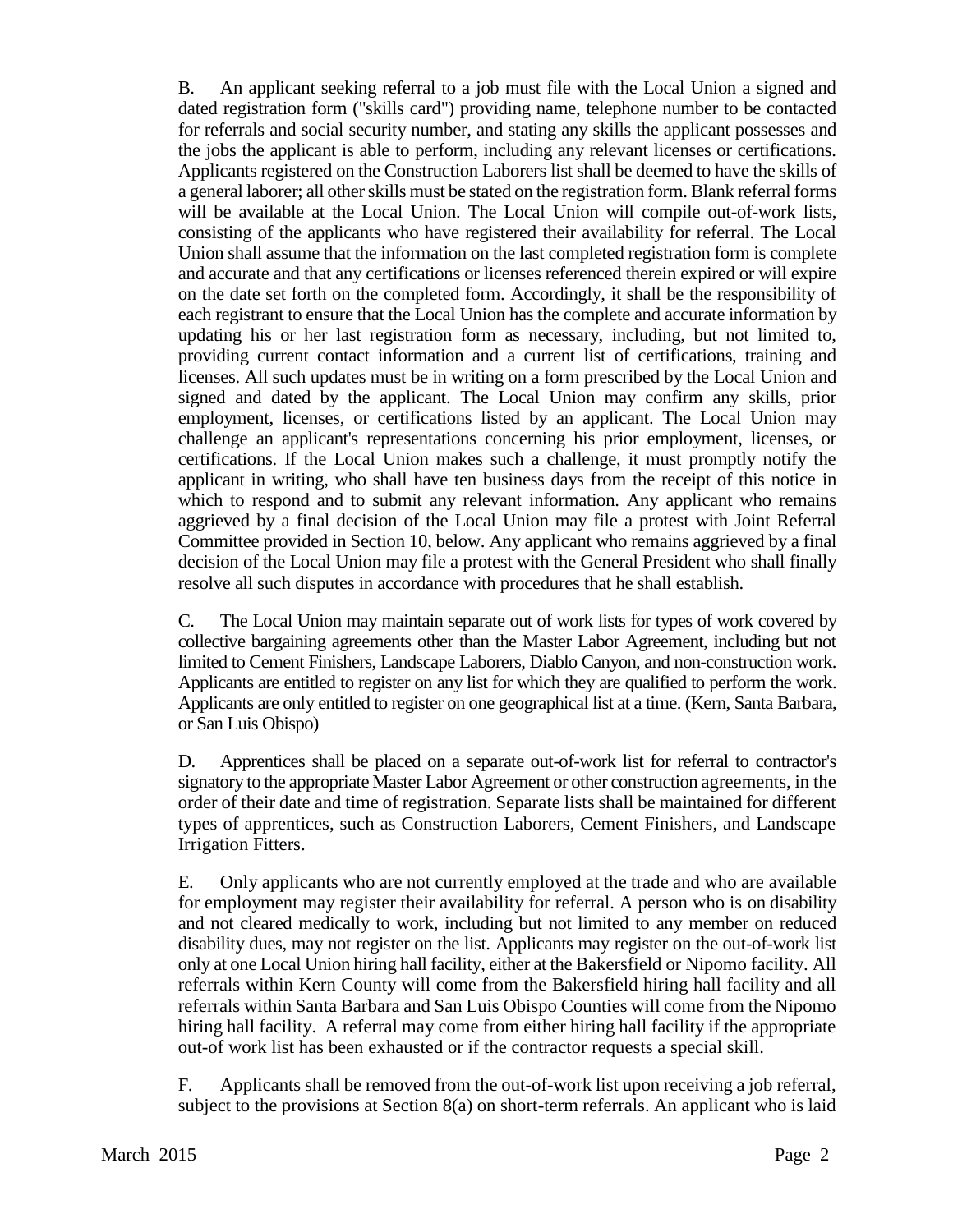off or discharged from a job must again register his or her availability in order to be included on the out-of-work list.

G. A registration form with the Local Union, the applicant may thereafter register his or her availability by telephone to the Local Union.

H. An applicant's registration of availability for referral shall be in effect as long as necessary, provided, however, that the applicant is in conformance with these rules and that he/she continues in good standing status with the Local Union (or pays the appropriate service fee) and that he/she calls in for roll call while registered on the out-of-work list. Roll call shall be on the first Friday of each month, from 7:30 a.m. to 11:30 a.m., at which time the applicant must call in and provide their address on file, membership number, and Social Security number. Roll Call must be a live call as voicemail will not be accepted. If an, applicant is delinquent in his or her membership dues or service fees on roll call day, the applicant will be advised of the delinquency. The applicant shall have forty eight hours from the end of the roll call to become current in the dues or service fees, and if not, shall be removed from the list. An applicant who fails to call in for roll call shall be taken off the out-of-work list unless the applicant submits a written request to be excused, in which case the applicant shall retain his or her position on the out-of-work list. Applicants shall be excused from roll call no more than two (2) times per calendar year. The written request to be excused must be received by the Local Union no later than the close of business on the Friday immediately following the roll call day.

# 4. Referral Procedure:

A. Subject to preferential groupings in the applicable labor agreement (including, but not limited to, preferential dispatch of rehires, certain classifications, foremen and sponsored laborers) and these Rules, applicants on the out-of-work list shall be referred to jobs in the order in which they have registered their availability for referral, with the first registered applicant referred first, provided that the applicant has the qualifications requested by the Employer.

B. Requests by an Employer for specific applicants shall be made in writing and shall conform to the requirements of the applicable collective bargaining agreement. Such request must be dated and signed by an appropriate management representative specifying whether the person is a rehire and the name of the job for which the referral is requested.

C. All dispatches shall be made by telephone. To notify an applicant of a job referral, the Local Union shall call the applicant at the primary telephone number on file. The Local Union shall record the date and time of the call, the person making the call, the name of the Employer, the location of the job, the start date of the job, and the results of the call, including whether the call was answered, by whom and what response, if any, was made.

D. Hiring hall hours are 1:30 p.m. to 3:30 p.m., Monday through Friday, excluding the holidays set forth in the Southern California Master Labor Agreement (MLA). Any applicant who refuses or is unavailable without excuse for a referral during hiring hall hours shall be removed from the out-of-work list. An applicant will be considered unavailable if he or she cannot be reached when a call lasting at least eight (8) rings has been placed to the telephone number provided by the applicant, or the call goes to voice mail.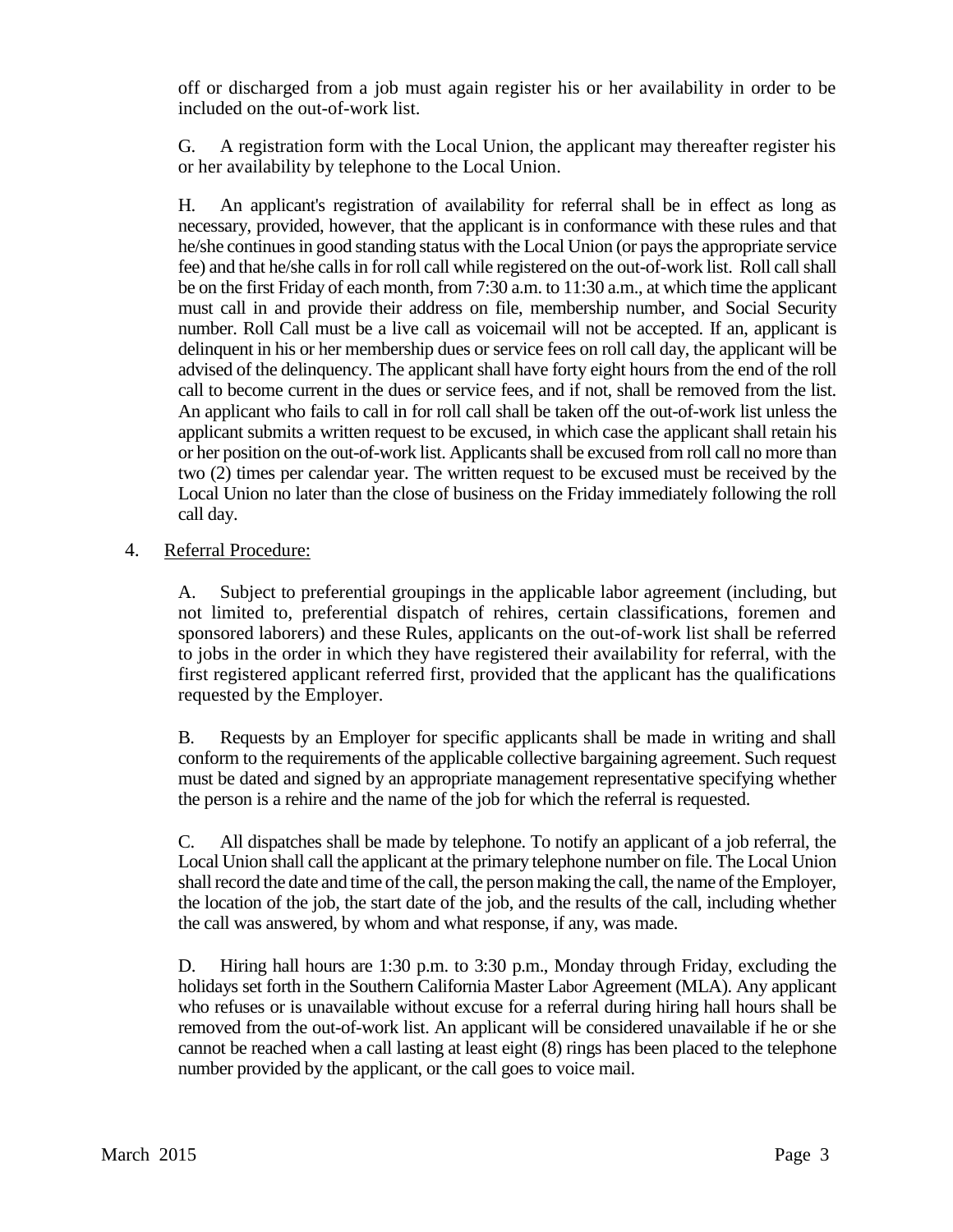E. Subject to preferences for dispatches referenced in Section 4A, above, when the Local Union determines that the applicant who is first on the out-of-work list cannot be referred because of refusal, unavailability, or lack of required skills, the Local Union shall then refer the next applicant on the out-of-work list who is willing, available and has the required skills.

F. The Local Union facility will furnish in accordance with the request of the Contractor each such qualified and competent applicant from among those registered on the applicable out-of-work list to the Contractor by use of a written dispatch slip stating information pertinent to the prospective employment. If there are no applicants available on the applicable out-ofwork list (for example, no Landscape Laborers on the Landscape Laborer list) applicants from the Construction Laborers list may be called.

Dispatches under the Master Labor Agreement and other construction industry agreements that provide for Groups A through D, below, shall be in the order of preference stated below:

Group A: Applicants whom a Contractor requests by name who have been laid off or terminated from employment of the type covered by this agreement in the area served by the employment facility within five (5) years before a request from the same Contractor or a joint venture of which one (1) or more members is a former Employer, who laid off or terminated them provided they are available for employment. This provision shall also apply to individual Employers wishing to rehire employees of a joint venture of which the individual employer was a member.

Group B: In addition to requests permitted in Group A, above the Contractor may request for employment in Wage classification Groups II, Ill, IV, V, and VI, any person registered on the out-of-work list out of order for any reason; provided, however, that the person has worked at least (300) hours under this Agreement in the previous six (6) months in the area served by the Local Union employment facility, or has been available for work on the outof-work list at least 300 hours calculated at 8 hours per day (including holidays and weekends) at the Local Union employment facility, or a combination of both totaling at least 300 hours. Under this section, working in the area served by the Local Union employment facility shall include a person dispatched to a Contractor in that area and then transferred by the Contractor to another area pursuant to the transfer provision contained in this Agreement. At no time shall any job contain more than fifty (50) percent of persons requested under this section.

Group C: Applicants whose names are entered on the employment list of the registration facility and who are available for employment and who have been employed in the type of work covered by this Agreement within the geographical jurisdiction of Kern, Santa Barbara, or San Luis Obispo Counties for at least one hundred (100) hours within the preceding year. Workmen in Group C shall be referred on a first-in, first-out basis; that is the first man registered in that group shall be the first man referred.

Group D: All other applicants whose names are entered on the employment list of the registration facility and who are available for employment. Workmen in Group D shall be referred on a first-in, first-out basis; that is the first man, registered in that Group shall be the first man referred.

G. Solar List- Given the potential for high demands for referrals on utility scale solar projects (Solar Projects) to perform work not related to traditional civil work performed under the Master Labor Agreement (Solar Work), the Local Union shall maintain a separate out-of-work list for the referral of applicants to perform Solar Work on Solar Projects (Solar List).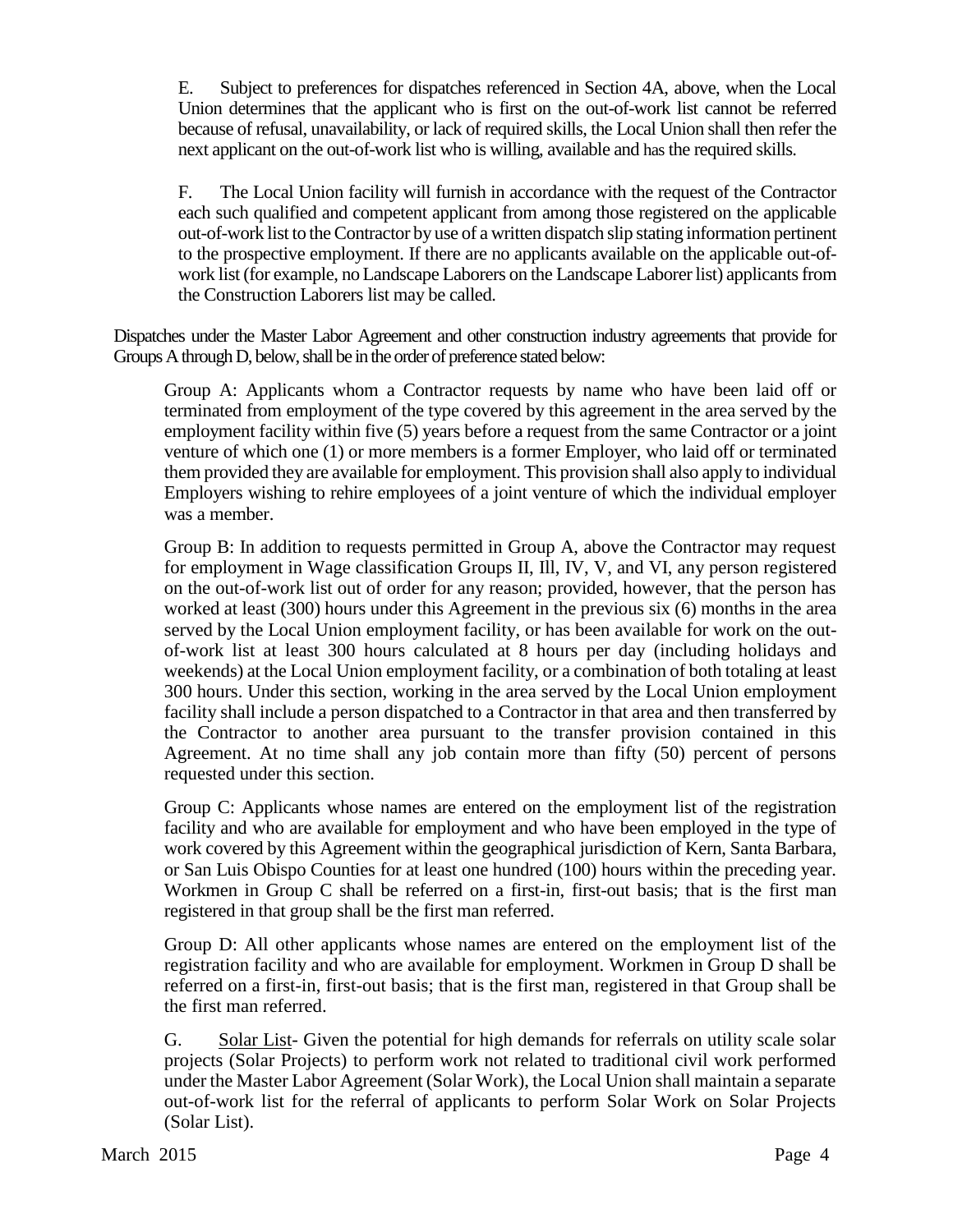1. Eligibility for Registration on Solar List

a. Applicants who are not otherwise eligible to register on the Local Union's other out-of work lists established by these Rules shall be permitted to register on the Solar List.

b. An applicant on the Solar List shall not be permitted to register on any other out-of-work list unless he/she has met the qualifications for placement on such lists. Work performed by an applicant dispatched from the Solar List shall not qualify as employment that would enable an applicant to be placed on any other out-of-work list.

### 2. Dispatch from Solar List

 a. All referrals for Solar Work on Solar Projects shall be made pursuant to the provisions for dispatch of applicants contained in these Rules, subject to section b. below.

 b. Only when the Local Union has exhausted its other out-of-work lists for the dispatch of applicants for Solar Work on Solar Projects, will it then call applicants on the Solar List. Applicants on the Solar List shall be called and referred to Solar Projects in the order in which they have registered for availability for referral from the Solar List, with the first registered applicant referred first, provided he/she has the qualifications requested by the Contractor.

The Local Union may elect to delete Group D by posting written notice of such election at the hiring hall.

H. Emergency Dispatch-If the Employer contacts the Local Union after posted dispatch hours and requests workers to be dispatched to a jobsite within twenty-four (24) hours of the Employer's call to the Local Union (and the Employer does not request the worker by name), the Local Union shall dispatch the person nearest to the top of the out-of-work list who can be contacted by telephone. If the Local Union cannot contact the person by telephone after one telephone call lasting eight  $(8)$  rings or because the call goes to voice mail, the Local Union shall call the next qualified person on the list. A person who is not reachable by telephone for an Emergency Dispatch shall not be eliminated from the out-of-work list, except as provided in 8a (iv) below. No dispatch shall be interrupted to begin another dispatch

5. Referrals of Apprentices:

The Local Union, through the Joint Apprenticeship Committee, shall dispatch Apprentices from a separate list on a first-in, first-out basis; that is, the first person registered in that group shall be the first person referred; provided however, a Contractor may request an Apprentice by name and such Apprentice shall be dispatched regardless of the Apprentice's placement on the list, provided the Employer's request for a specific apprentice is documented in writing.

#### 6. Additional Preferences in the Construction Industry:

Notwithstanding any other provision of these Rules, a worker dispatched under the Master Labor Agreement or other appropriate construction industry agreement shall be given preference in the order of dispatch under any of the following circumstances: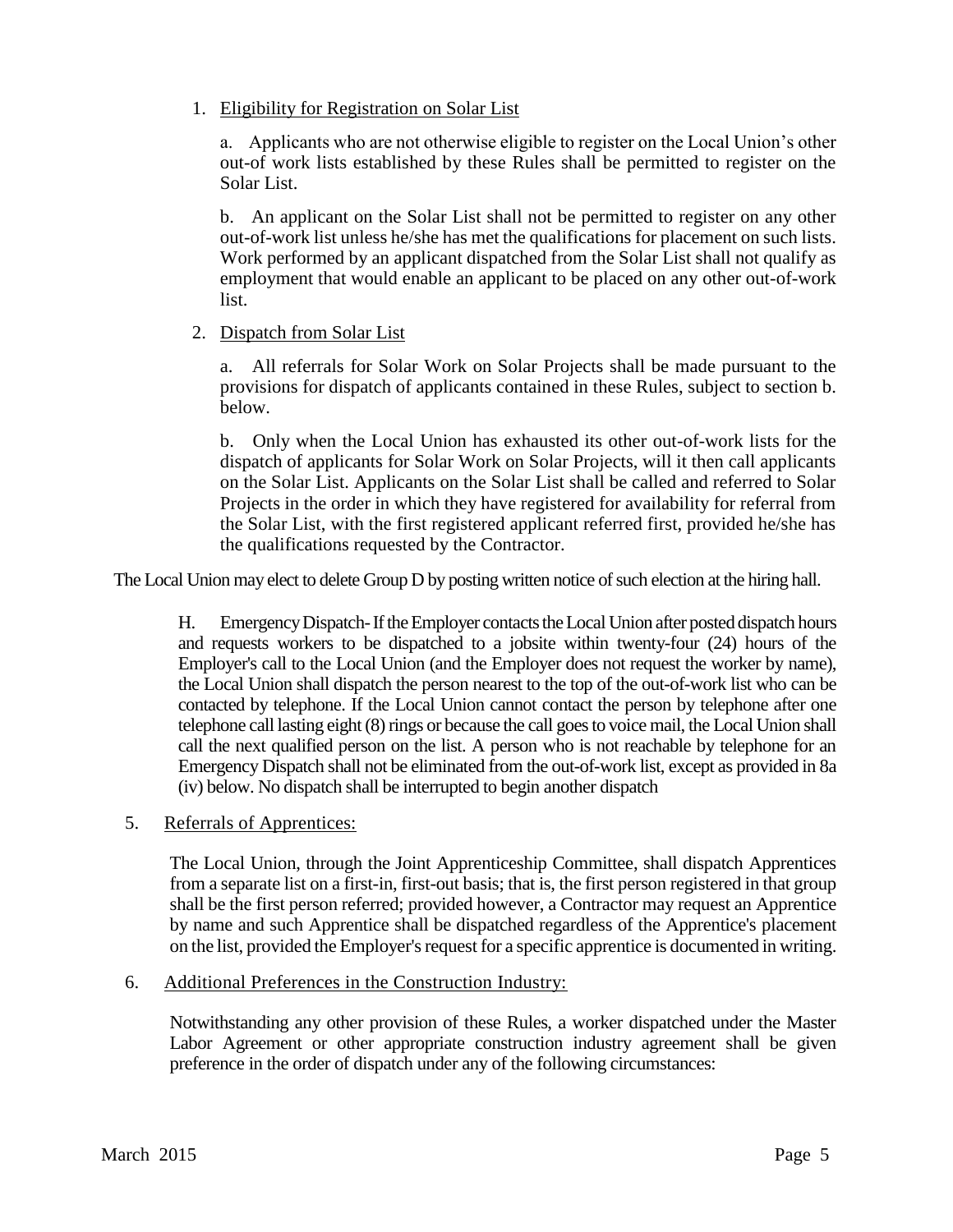a. A Contractor becomes newly bound to the Master Labor Agreement or other construction industry agreement and requests the dispatch of its existing employees at the time the Contractor becomes bound.

b. A Contractor agrees to sponsor an employee as a Journeyman Laborer who has not worked under any Laborers Union Agreement, provided the Contractor agrees in writing that he intends to employ the worker on a full time basis. The Contractor shall send a letter to the Local Union to document its request. Such employee shall be deemed a Temporary Journeyman, and if he or she leaves the employment of the Contractor and returns to the Local Union for dispatch, the employee shall be referred to the Joint Apprenticeship Committee for screening and testing to determine whether the employee shall maintain journeyman status or should be registered as an apprentice. The JAC's decision as to the person's status shall determine whether the employee is placed on the journeyman or apprentice out-of-work list for dispatch to another employer.

c. A skilled worker is "stripped" from a non-union employer and is dispatched to a Contractor, subject to applicable state and federal law and provided the circumstances surrounding the situation are documented in writing. These workers shall join the union by paying the equivalent amount of a month's dues.

d. A worker is a certified job steward and is dispatched to the job to act in such capacity.

e. An employee is transferred by the Contractor from another area in conformance with the ratio and other requirements for such transfer set forth in the Master Labor Agreement or appropriate construction industry agreement.

At no time shall any job contain more than fifty percent (50%) of persons requested under subsection b, c and d above.

# 7. Availability for Employment:

Available for employment shall mean persons eligible for referral or present at the telephone number submitted to the Local Union during the Local Union's posted dispatch hours unless excused for the following reasons:

a. When death occurs in the immediate family, from the date of death and not exceeding one (1) week after the date of burial: provided, however, that the applicant produces bona fide proof of such death.

b. Persons on jury duty provided they produce bona fide proof they are serving on jury duty.

c. Persons temporarily serving the U.S. Military Reserve provided they produce bona fide proof of such service.

d. Required attendance at a Workers' Compensation hearing or other administrative or court hearing provided they produce bona fide proof of their required attendance at such hearing.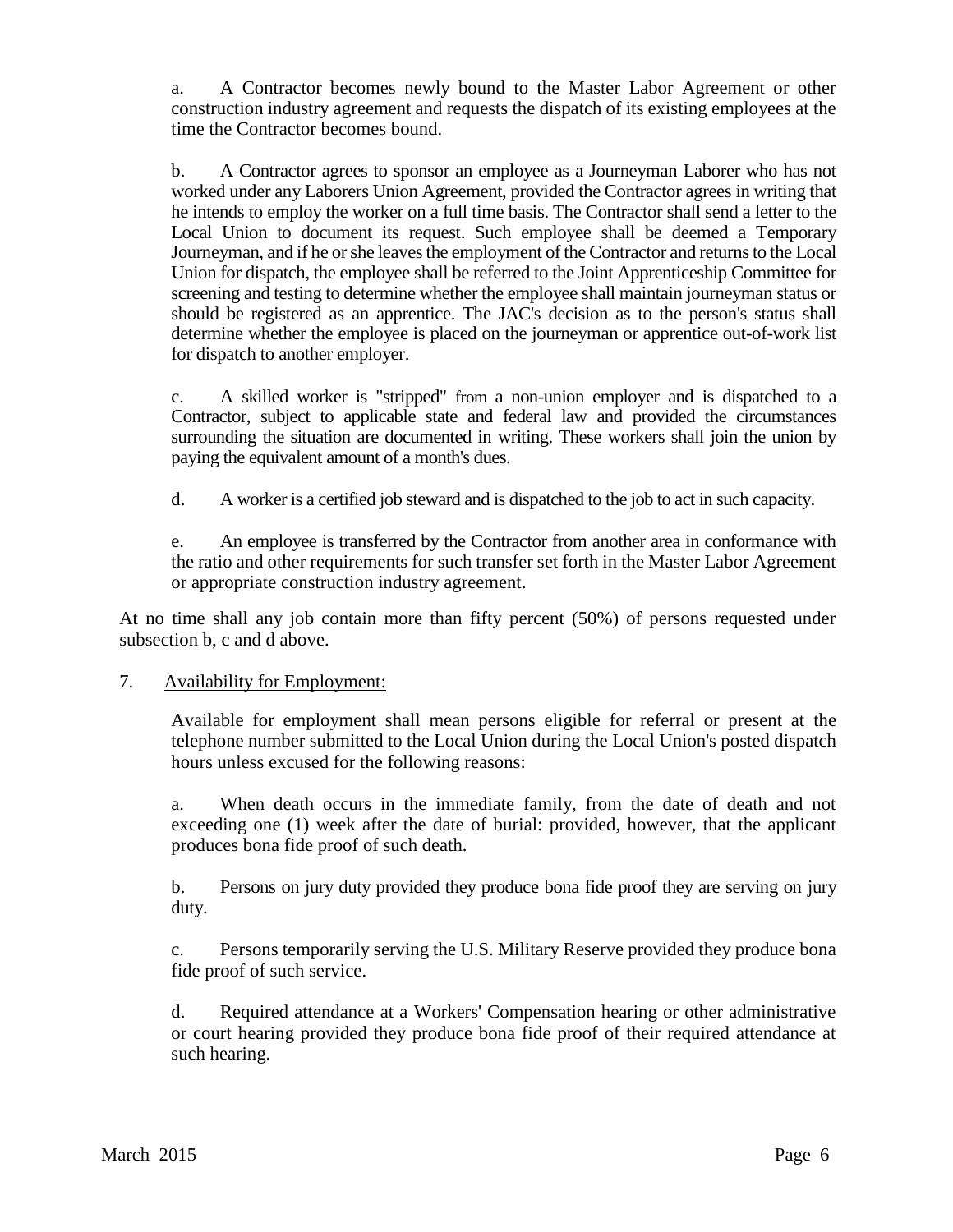e. Recent breakdown of personal transportation preventing travel to a jobsite. An applicant must provide documentation to the Local Union within five days and shall not be entitled to more than two such excuses per calendar year.

f. The applicant has submitted a written letter to the Local Union that he or she will be outside of the area served by Local 220, provided that only one such letter may be submitted per calendar year and the period of unavailability may not exceed 30 calendar days.

### 8. Elimination from Out-of-Work List:

a. Persons shall be eliminated from the registration list for the following reasons:

(i). Dispatched to a job, except that a person who is rejected by the Contractor or fails to complete five (5) full days of work ("short term referral") shall retain his/her position on the list, provided the applicant re-registers his or her name on the out-of work list within two (2) business day of termination or rejection by the employer. Applicants who had a short term referral will be removed from the list upon the next dispatch after the short term referral, regardless of the duration of the job. This short term referral provision shall be inapplicable and the applicant will be removed from the out-of-work list, if the applicant takes any action designed to manipulate this provision, such as voluntarily quitting, or requesting to be laid off or discharged from a job to which he or she is referred. Upon request of the Contractor, no person who is rejected by the Contractor shall be dispatched again to the Contractor. Upon Local Union's request, the Contractor will confirm its request in writing.

(ii). Failure to accept the dispatch without a legitimate and documented reason. The Following penalties shall apply:

- First Offense- withheld thirty (30) days from the out-of-work list.
- Second Offense- withheld sixty (60) days from the out-of-work list.
- Third Offense- withheld ninety (90) days from the out-of-work list.
- Fourth Offense- withheld twelve (12) months from the out-of work list.

(iii). Not available for employment at the applicant's primary telephone number on file during posted dispatch hours. An applicant is not available if the applicant cannot be contacted after one telephone call lasting eight (8) rings or where the call goes to voice mail. However, if the applicant returns the call within one-half hour, the applicant shall be dispatched if the referral request has not been filled, and if the referral request has been filled, the applicant shall be returned to his or her position on the out-of-work list; provided, however, the applicant shall be entitled to make only one call back in any one dispatch period.

(iv). A construction industry apprentice who is contacted and refuses a referral outside of posted dispatch hours.

(v). Failure to register or call in for roll call in accordance with these rules, unless excused because of a bona fide emergency for which documentation is furnished to the Local Union within five days. An applicant shall not be entitled to more than two (2) emergency excuses per calendar year.

(vi). Rejected by the Contractor for failure to pass a drug or alcohol test. In addition to the penalties listed below, such person will be not be dispatched again until he passes a drug and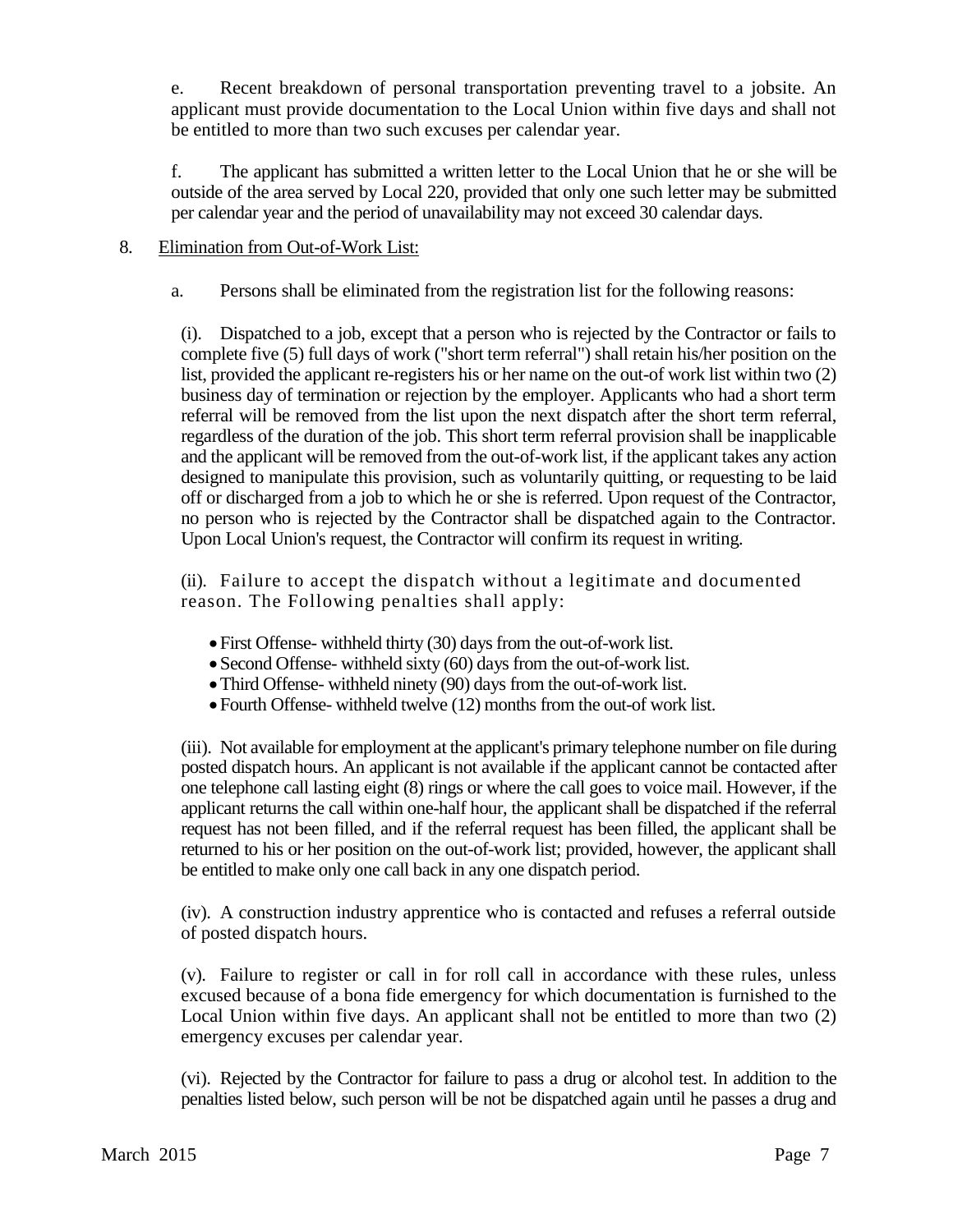alcohol test at a facility designated by the Local Union. The cost of the test shall be borne by the worker.

- First Offense- withheld thirty (30) days from the out-of-work list.
- Second Offense- withheld sixty (60) days from the out-of-work list.
- Third Offense- withheld ninety (90) days from the out-of-work list.
- Fourth Offense- withheld twelve (12) months from the out-of work list.

(viii). Failure to report for work after accepting referral without a legitimate and documented reason. The following penalties shall apply:

- First Offense- withheld thirty (30) days from the out-of-work list.
- Second Offense- withheld sixty (60) days from the out-of-work list.
- Third Offense- withheld ninety (90) days from the out-of-work list.
- Fourth Offense- withheld twelve (12) months from the out-of work list.

(ix). On disability and not cleared medically to work, including but not limited to any member on reduced disability dues.

(x). An applicant is working, and therefore unavailable for employment. The applicant shall notify the Local Union of such employment immediately, and if the applicant does not, he or she shall be eliminated from the list upon the Local Union's discovery of such employment, even if the applicant is no longer employed. The following penalties shall apply:

- First Offense- withheld thirty (30) days from the out-of-work list.
- Second Offense- withheld sixty (60) days from the out-of-work list.
- Third Offense- withheld ninety (90) days from the out-of-work list.
- Fourth Offense- withheld twelve (12) months from the out-of work list.

b. Journeymen shall not be eliminated from the out-of-work if he or she refuses a job referral in a classification lower than a journeyman classification.

#### 9. Suspension from Out-of-Work List:

The Local Union shall suspend from the registration list for dispatch as a construction industry journeyman, any person who demonstrates a lack of journeyman skills, qualifications or work ethic. A person's lack of skills, qualifications, or work ethic shall be based on the following.

a. Any person who has been laid off or quit a job on at least three occasions within the past 12 months; or

b. At least two Contractors have documented in writing within the last 12 months the persons lack of skills, qualifications or work ethic. A person will not be dispatched to a Contractor who advises the Local Union in writing that it will not accept the worker for employment.

A person suspended from the registration list shall be referred to the Laborers Training School for testing and evaluation. If the Training School determines that the person has the skills and qualifications of a journeyman laborer, such person shall be reinstated to his place on registration list had he not been suspended. If the Training School determines that the person does not have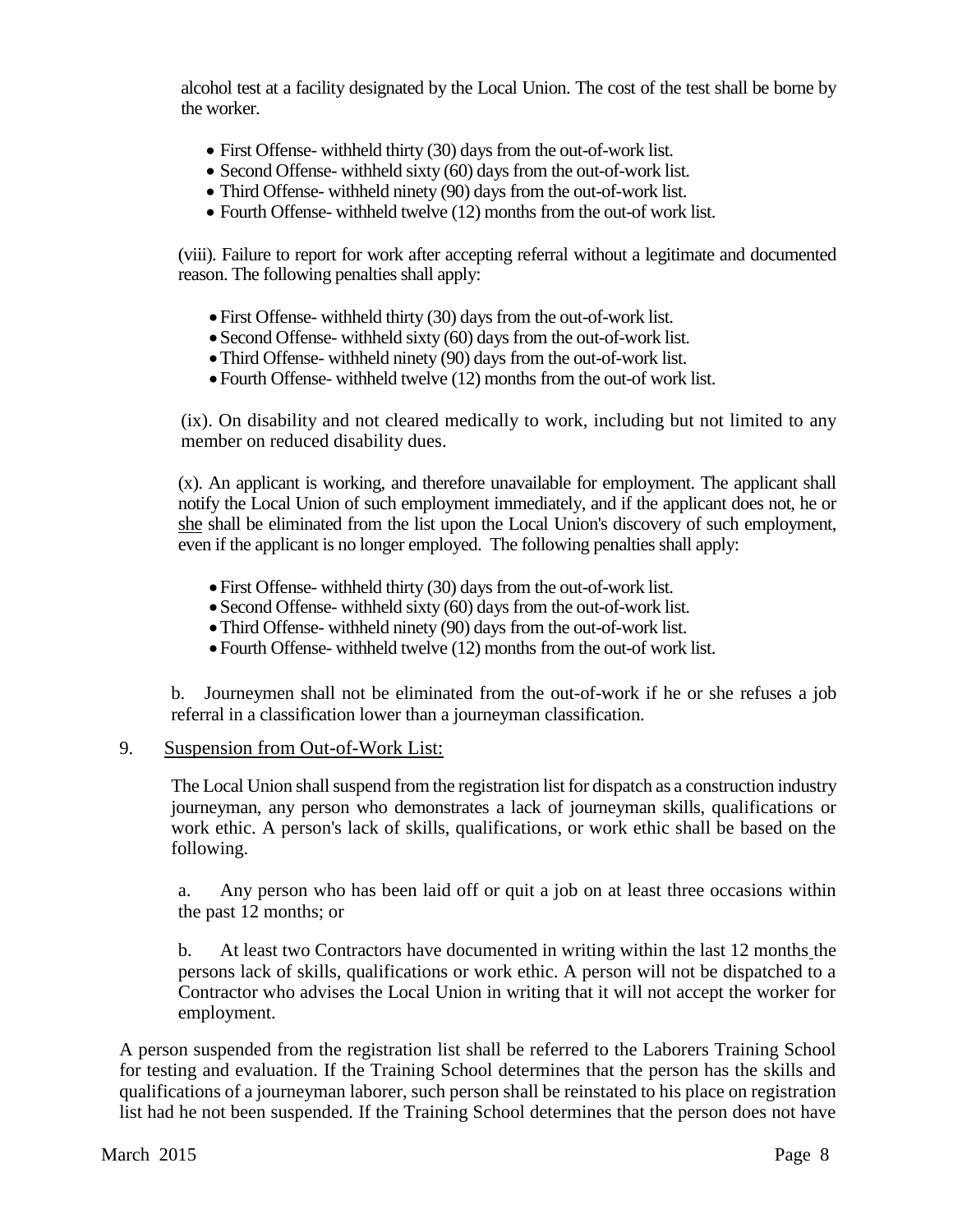the required skills and qualifications of a journeyman, the Training School shall prescribe a course of training prior to being allowed back on the registration list.

### 10. Joint Referral Committee.

For dispatches under the Master Labor Agreement and other construction industry agreements that so provide, there is established a Joint Referral Committee consisting of four (4) representatives of the Contractor and four (4) representatives of the Union. The establishment of the Committee is for the purpose of interpreting and enforcing all the terms and provisions of Master Labor Agreement or other appropriate construction industry agreement. Any person having any disagreement with an applicant's placement or dispatch shall submit his grievance to the Joint Referral Committee, by filing a written grievance with the Local Union, stating the reasons for the grievance within ten (10) working days after the occurrence of the grievance. The Joint Referral Committee shall have full power to adjust the grievance and its decision shall be final and binding upon the person submitting the grievance and all other parties involved in the dispute. In the event of deadlock of the Joint Referral Committee, the grievance shall be referred to the permanent hiring hall neutral arbitrator, whose decision shall be final and binding. The costs of arbitration shall be borne equally by the Contractor and the Local Union involved in the dispute. Forms for the submission of any such grievance shall be available at all times in the office of the Local Union. Neither the Joint Referral Committee nor the permanent hiring hall neutral arbitrator has the authority to modify, vary, change, add to or remove any of the terms or conditions of these Rules.

### 11. Violation of Rules.

Workers employed but not properly dispatched by written referral for work shall be removed from employment immediately at the request of the Union in writing, to the Employer and the Employer shall immediately request employees to replace those removed from the Union's hiring hall. A worker so removed shall be paid only for actual hours worked.

#### 12. Dissemination of the Referral Rules:

These rules shall be:

A. Conspicuously posted at the offices of each Local Union; and

B. Additional copies of these rules shall be available to members upon request, subject to the payment of reasonable copying costs. New members shall receive a copy of the job referral rules upon admission to membership.

#### 13. Job Referral Information:

Local Union shall maintain accurate and current records of all job referrals. The records shall be preserved for a period of three (3) years from the making of each record. The records shall include the following information:

A. All registration by applicants of their availability for referral including the date of each applicant's registration;

B. A current out-of-work list including all applicants whose registration of availability for referral are then in effect, and the date of each applicant's registration;

C. All requests from employers for workers, including the date and time of each request, the name of the employer, the name of the dispatcher, the location of the job site, the start